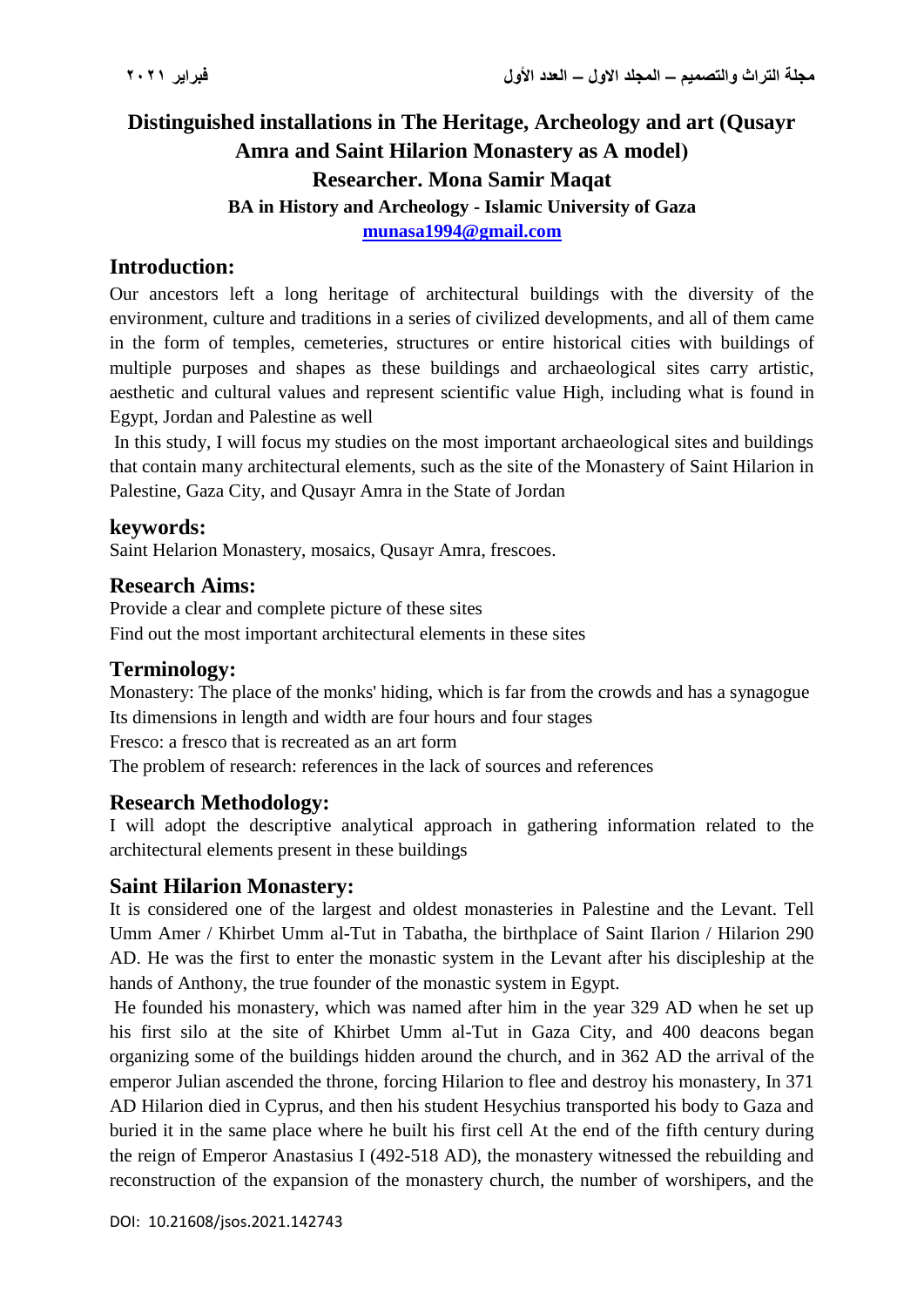name of Emperor Hilarion was found written in a foundational text on the floor of the altar of the church after the second expansion that took place.

In the sixth century, it was developed for all the facilities of the monastery. It is most likely that Bishop Marcianus contributed greatly to this development and accompanied the architectural renaissance adopted by Emperor Justinian (528-565 AD). On a coffin with ashes.

 The site of the monastery of St. Hilarion contains two churches, and the canonical crypt of Dimas contains a coffin with a part of its cover that was found inside the remains of Hilarion, a baptism basin, an olive press, and monks' halls lined with colorful mosaics, floral decoration and another drawing of one of the four rivers of Paradise mentioned in the Bible and its fish, and rooms Food In addition, the monastery was equipped with bathrooms consisting of three hot, cold and hot rooms.

The monastery was provided with good infrastructure facilities, including water tanks, earthenware ovens, and drainage canals.

Qusayr Amra:

The palace is located in the north of the Jordanian desert in the Azraq region, about 110 km northeast of the capital, Amman.

It was built during the reign of the Umayyad Caliph Al-Walid bin Abdul-Malik, the sixth of the Umayyad caliphs from 705-715 AD, and the palace consists of a rectangular reception hall with two nodes, and a two-node reception hall. They overlook two gardens. The floors of the rooms and the hall are decorated with mosaics that represent vegetal motifs. The other rooms are covered with marble . Reception hall and associated buildings:

This area is divided into parts which are

The main page is a rectangular space with three long vaults resting on the four pillars of the hall which leads to the throne apse, which is rectangular in shape and covered with a low semicircular vault at the level of the ceiling of the reception hall

And considering it, are these apartments for rent in the Gulf port, inside the windows, inside the windows, and the openings, and the openings, and the openings, overlooking the reception hall on their northern side

#### **Mural drawings:**

It varied between hunting and bathing fees, symbolic drawings of the gods of poetry, philosophy, and victory in the Greeks, and others on the different stages of life and some stars, in addition to all of this, two images. The first represents the Caliph Al-Walid bin Abdul-Malik on his throne and surrounded by a halo, and above it an umbrella resting on two spiral columns and two people dry with Kufic writing in white above Blue background.

The second is an image on which the word Nikh is written, meaning victory, and it is directly related to the famous image (Enemies of Islam), which consists of six people wearing luxurious clothes, three in the front and three in the back, and above four of them writing in Arabic and Greek, the first from the left above the word (Caesar) in Arabic and Greek and the second In the back row above it is the word "Dariq", the last king of the Goths in Spain

And the third in the front row above the word Khosrau and the fourth in the back row above it the word (Negashi). The drawing shows that the people in the first row are kings of large empires, while in the back row are kings of small countries, and to the right of the picture are